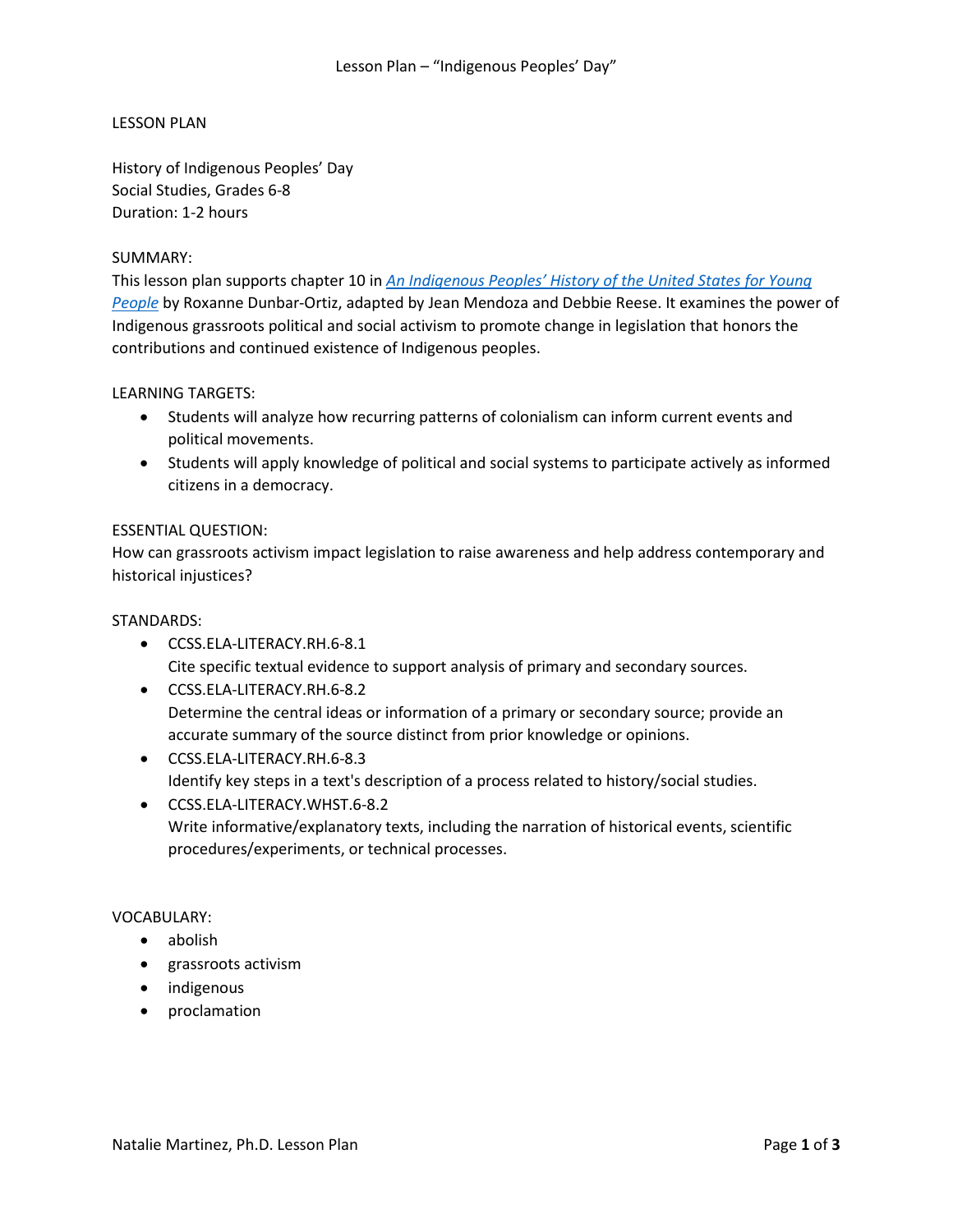Prior Knowledge:

- Students will gain the most from this lesson if they are familiar with a social justice action framework, e.g. Teaching Tolerance (available at [https://www.tolerance.org/professional](https://www.tolerance.org/professional-development/social-justice-standards-unpacking-action)[development/social-justice-standards-unpacking-action\)](https://www.tolerance.org/professional-development/social-justice-standards-unpacking-action)
- Students should know the basic legislative structure of their city and state.

Resources and Materials:

- Projector/computer
- Printed copies of articles
- Internet
- Whiteboard
- Markers
- Copy of a city/state Indigenous Peoples' Day Proclamation (online search Indigenous+Peoples+Day+proclamation+PDF)
- Blank US map one copy per student

# Learning Plan:

Introduction – History of Indigenous Peoples' Day (10 minutes)

- 1. Building background knowledge:
	- a. Project the following timeline from the CNN Library, "Columbus Day-Indigenous Peoples Day Fast Facts" (available at [https://www.cnn.com/2013/06/14/us/columbus-day-fast](https://www.cnn.com/2013/06/14/us/columbus-day-fast-facts/index.html)[facts/index.html\)](https://www.cnn.com/2013/06/14/us/columbus-day-fast-facts/index.html), and invite students to review the facts and dates.
	- b. Project the video "Instead of Columbus Day, Some Celebrate Indigenous People's Day," showing the Seattle City Council on Indigenous Peoples' Day (available at [https://www.cnn.com/2015/10/09/living/columbus-day-feat/index.html\)](https://www.cnn.com/2015/10/09/living/columbus-day-feat/index.html).
	- c. Invite students to comment.
- 2. Ask students to brainstorm how lawmakers might become aware of issues that they must make decisions about.

Learning Activities – Connecting Action with Indigenous Peoples' Day (30 minutes)

- 1. Ask students to share ideas about how citizens make their lawmakers aware of issues to consider.
	- a. Help focus on common methods of social action, e.g., writing, visiting, calling. Then ask them to think about other ways citizens can continue to bring issues to the attention of lawmakers when they don't feel heard, e.g., petitions, protests, marches, and other nonviolent campaigns.
	- b. Compare to brainstorm list.
- 2. Write the following question: "How did the Seattle City Council shown in the video learn about Indigenous Peoples' Day?"
	- a. Use THINK-PAIR-SHARE.
	- b. After 3-5 minutes, ask pairs to share with the class.
	- c. Help students focus on the methods of social action mentioned earlier.